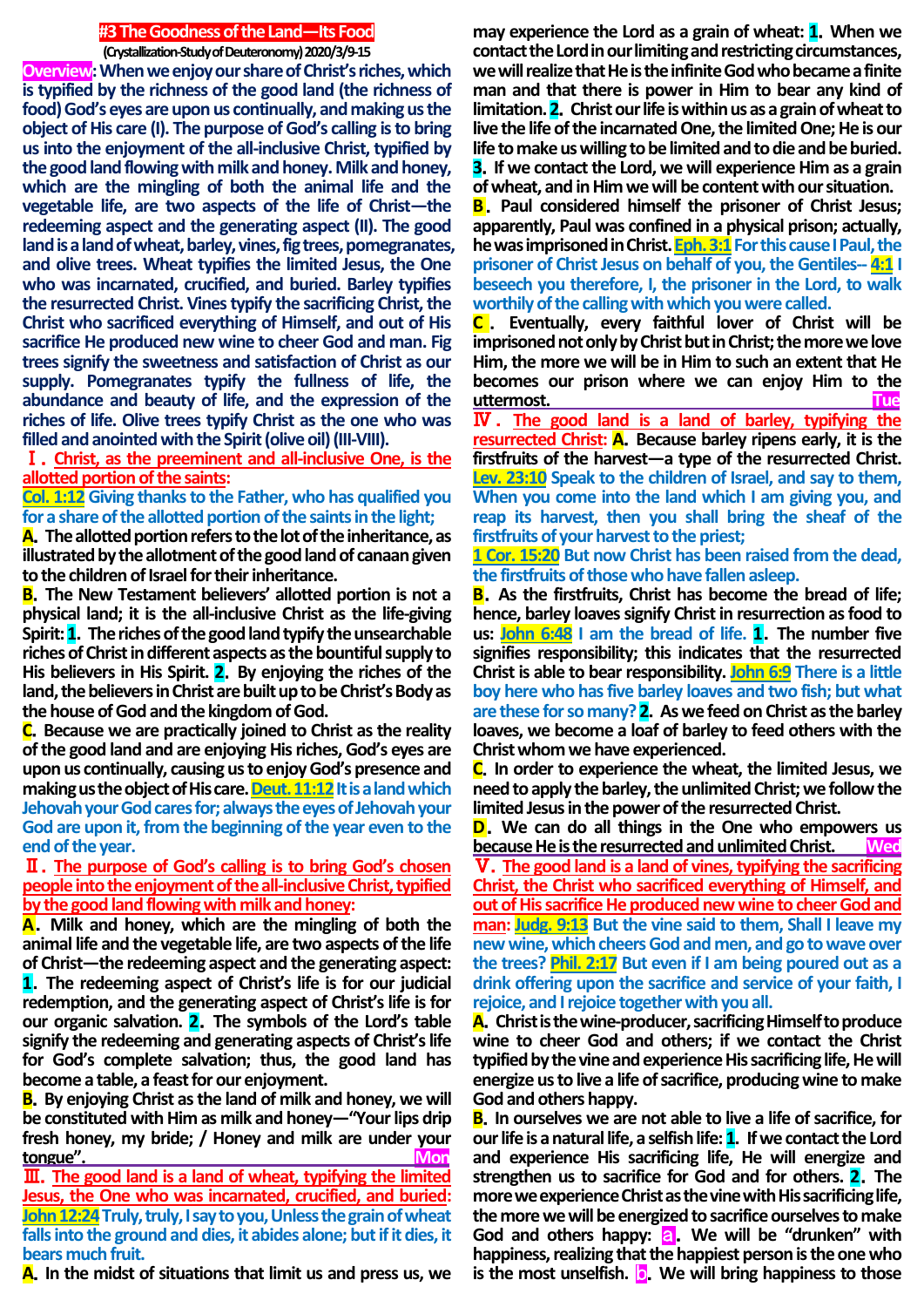### who contact us, and we will bring cheer to God. Thu

Ⅵ.**The good land is a land of fig trees, signifying the sweetness and satisfaction of Christ as our supply: Judg. 9:11 But the fig tree said to them, Shall I leave my** 

**sweetness and my good fruit, and go to wave over the trees? A**.**Paul is a pattern of one who experienced and enjoyed the sweetness and satisfaction of Christ as his supply.**

**B**.**Although Paul's desire was to depart and be with Christ, he was willing to remain in the flesh for the sake of the saints' progress and joy of the faith: Phil. 1:22 But if I am to live in the flesh, if this to me is fruit for my work, then I do not know what I will choose. 1**.**Through Paul as a channel, the saints could experience Christ and have the progress and joy of the faith. 2**.**Today there is an urgent need for channels of supply; if the saints are to experience Christ, someone must serve as a channel of supply.**

**C**.**Paul was a partaker of grace, and he rejoiced in the Lord greatly; he was happy in the Lord, and his happiness did not diminish as time went by.** 

**D**.**Through the Body Paul received the bountiful supply of the Spirit of Jesus Christ; grace is God in Christ as our enjoyment conveyed to us through the bountiful supply of the Spirit of Jesus Christ.**

Ⅶ.**The good land is a land of pomergranates, typifying the fullness of life, the abundance and beauty of life, and the expression of the riches of life:**

**A**.**Pomegranates and golden bells were on the bottom part of the high priest's robe, which signifies the church.** 

**B**.**The church should be full of life in her humanity; this is the significance of pomegranates made of linen.**

**C**.**The church has humanity for the expression of the fullness of life and also divinity for the sounding of the golden bells: 1**.**The fullness of life is expressed in the church's humanity, but the voice of warning is expressed in the church's divinity (the golden bells). 2**.**We first have the expression of the fullness of life and then the sounding of the golden bells, that is, the speaking from the divinity of the church. 3**.**The beauty of life expressed in our humanity and the divine sounding from the golden bells are signs of a proper church life.**

**D**.**The two hundred pomegranates surrounding the capitals at the top of the pillars in the temple signify the expression of the riches of life: 1**.**Those who judge themselves (bronze) and regard themselves as nothing will be able to bear responsibility in full in the midst of an intermixed and complicated situation (nets of checker work and wreaths of chain work) because they live not by themselves but by faith in God (lily work); thus, they express the riches of life two hundredfold (pomegranates). 2**.**Out of every one hundred pomegranates, ninety-six were exposed to the open air, and four were covered:** a.**The expression of the riches of life is eternally complete, in the freshness of resurrection, and in the Spirit.** b.**The fact that four of every one hundred pomegranates were hidden indicates that our natural being, our natural life, and our self must be concealed. C. When our natural being disappears, we have the ninety-six pomegranates, the rich expression of the life of Christ in the**  reality of the spiritual air.

Ⅷ.**The good land is a land of olive trees, typifying Christ as the one who was filled and anointed with the Spirit:**

**Zech. 4:12 And I answered…and said to him, What are the two olive branches that are by the side of the two golden spouts, which empty the gold from themselves? 14 And he said, These are the two sons of oil, who stand by the Lord of the whole earth. A**.**The olive three's oil, typifying the Holy**  **Spirit, is used to honor God and man: Judg. 9:9 But the olive tree said to them, Shall I leave my fatness, because of which God and men are honored by me, and go to wave over the trees? 1**.**We cannot serve the Lord or help others without the Holy Spirit. 2**.**In order to serve the Lord and help others, we must be filled with the Spirit; only when we are filled with the Spirit can we honor God and honor others.**

**B.** When we minister Christ to others, supplying them with **oil, we are supplying them with God (gold): 1**.**We all should be olive trees emptying God from ourselves into others. 2**. **In this way oil will be provided to the needy ones by those who are olive trees out of which God is flowing.**

**C**.**As Christians, we are olive trees, not in the sense of being separate trees but in the sense of being branches of Christ, the unique olive tree: 1**.**Although Christ is the unique olive tree, out from Him many branches, many shoots, have issued forth; these branches, or shoots, are the many olive trees on earth today. 2**.**As branches of Christ, the unique live tree, we need to supply others with oil, that is, with the Spirit, so that they may be enlivened for God's unique**   $testimony.$ 

**Pictures of six major types of food of the good land:**







**Wheat: Primarily a biennial plant, its basic form is to sow seeds in autumn, germinate in spring and harvest in summer. Barley: sow seeds in autumn, seedling over winter, heading (flowering) and fruiting in spring, harvesting in early summer.** Ĩ



無花果 **(fig)** 石榴 **(pomegranate)** オリブの木 **(olive tree)**

**Crucial Point**⑴:**Practice morning revival every day and participate in the Lord's table every Lord's day in the beginning of the week. This kind of living will establish and strengthen the living of enjoying the rich produce of the good land**

**Deut. 26:9 And He has brought us to this place and has given us this land, a land flowing with milk and honey. OL1**:**The purpose of God's calling is to bring God's chosen people into the enjoyment of the all-inclusive Christ, typified by the good land flowing with milk and honey.**

**OL2:Milk and honey, which are the mingling of both the animal life and the vegetable life, are two aspects of the life of Christ—the redeeming aspect and the generating aspect. The redeeming aspect of Christ's life is for our judicial redemption, and the generating aspect of Christ's life is for our organic salvation.**

**OL3:The symbols of the Lord's table signify the redeeming and generating aspects of Christ's life for God's complete salvation; thus, the good land has become a table, a feast for our enjoyment.**

**The good land is a land flowing with milk and honey.…Without the flowers we cannot have honey, and without the bees we cannot have honey either. We must have flowers, and we must have bees. These two cooperate; these two lives are mingled together,**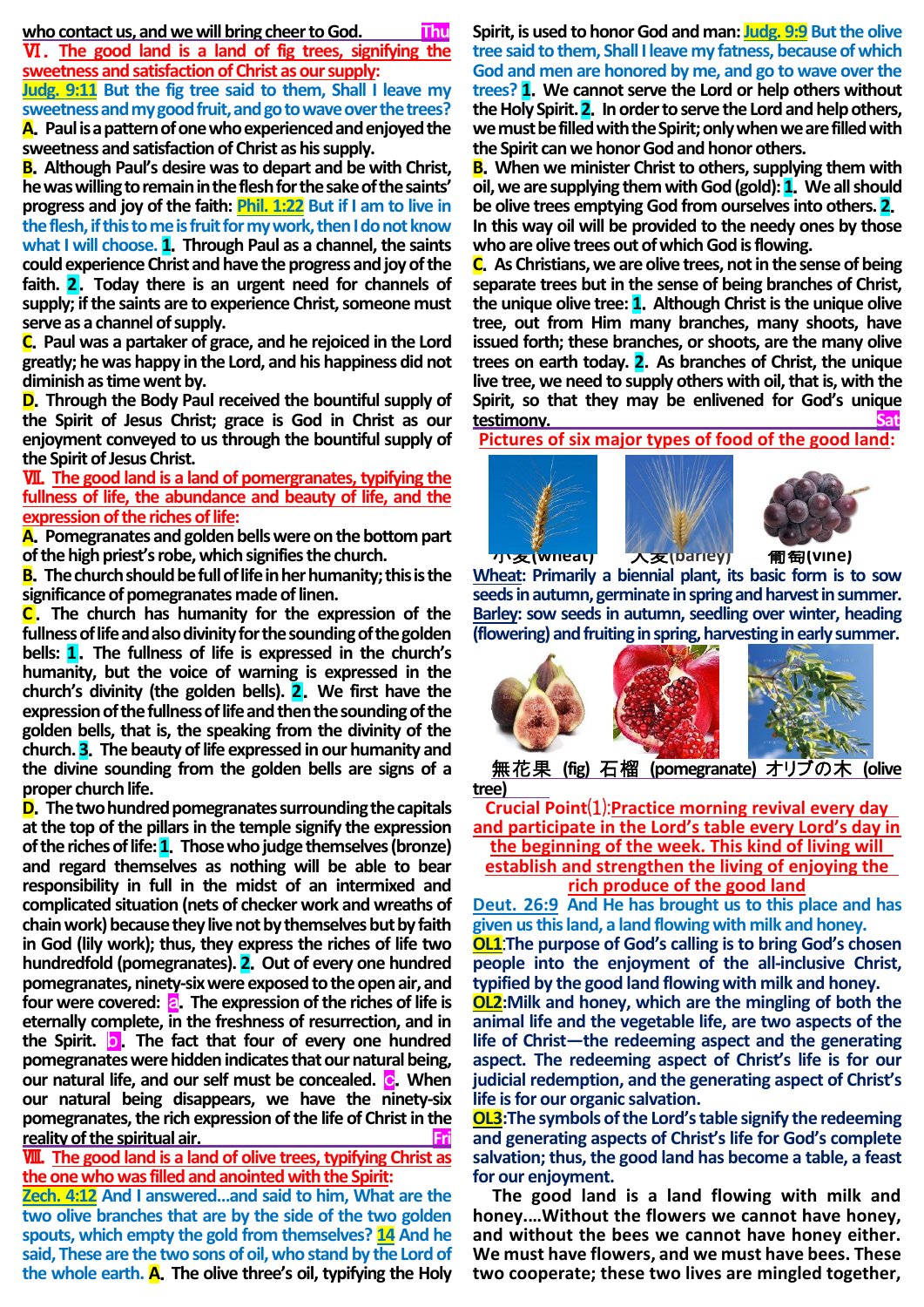**and honey is produced.**

**What about the milk? …If we do not have the pasture, if we do not have the grass, even though we have the cattle and the flock, we cannot have milk and butter.** 

**When you enjoy Christ as the wheat, the barley, the vine, etc., and at the same time you enjoy Him as the bullock and as the lamb, you will realize that the Lord is so good, that the Lord is so sweet and so rich to you, just as milk and honey. Especially when you are weak in spirit and you come to the Lord to experience and apply Him, you sense that He is the milk and the honey.**

**You sense the riches and the sweetness of the life of Christ— the goodness of milk and the sweetness of honey. Christ is so good.**

**Application for the new ones & young people & college students** ❶**The mingling of the animal life and the vegetable life**:

**The first characteristic of the good land is that it is a land flowing with milk and honey. Milk is the mingling of cows (the animal life) and grass(the vegetable life) and honey is the mingling of bees (the animal life) and flowers (the vegetable life). You should experience the redeeming life of Christ by confessing your sins and experience the producing life of Christ by eating Christ as the bread of life. Then you can experience milk and honey.** 

❷**Participate in the Lord's table every Lord's day and morning revival everyday** :**New believers and young students, please join the Lord's table meeting in the Lord's day every week. At the bread breaking meeting, the separation of the bread and the cup on the Lord's table shows that the Lord has shed His blood on the cross and accomplished the redemption. And the bread shows the life-giving Spirit which gives life to man. Moreover, as the enjoyment of the rich produce of the good land was toward the building up of the temple, eating of the bread is for the expression of the oneness of the corporate Body of Christ. Thus to have a living of enjoyment of the good land, please participate in the Lord's table in the Lord's day meeting in the first day of the week, the day of resurrection. Participation of the Lord's table in the new beginning of the week and practicing the morning revival in the beginning of the new day are indispensable for the life of enjoying the various food of the good land.** 

**By partaking in the morning revival every day and Lord's table every week, Lord's word will dwell in you and your spirit will be strengthened. And you will experience the cross by the power of resurrection (the experience of wheat and barley) and also experience the wine which pleases God and man, you will become a pleasant person in school and teachers and friends will trust in you.**

**Prayer**:**"Oh Lord Jesus, uplift my church life into the life of enjoying the rich produce of the good land. Every morning I exercise my spirit and pray read the Word and participate in the Lord's table at Lord's day meeting in the beginning of the week. This divine table has an aspect of Lord's redemption and an aspect of life for the building up of the Body of Christ and the oneness. Praise the Lord. The good land is the land of flowing milk and honey. Every day I experience the mingling of the animal life which shows redemption and the vegetable life which shows production of life."**

**Crucial Point**⑵**:Experience wheat, Barley, vine, the cross of Christ, the resurrection of Christ, the** 

#### **sacrificing life of Christ in the business life**

**OL1:The wheat, typifying the limited Jesus, the One who was incarnated, crucified, and buried. When we contact the Lord in our limiting and restricting circumstances, we will realize that He is the infinite God who became a finite man and that there is power in Him to bear any kind of limitation.**

**OL2:As we feed on Christ as the barley loaves, we become a loaf of barley to feed others with the Christ whom we have experienced.**

**OL3:In order to experience the wheat, the limited Jesus, we need to apply the barley, the unlimited Christ; we follow the limited Jesus in the power of the resurrected Christ.** 

**OL4:Christ is the wine-producer, sacrificing Himself to produce wine to cheer God and others;**

**OL5:If we contact the Christ typified by the vine and experience His sacrificing life, He will energize us to live a life of sacrifice, producing wine to make God and others happy.**

**When in the midst of that limiting and pressing situation you contact the Lord, He is just as a grain of wheat to you. Immediately upon contacting Him, you can be completely satisfied with your situation and your limitation. That life which is Christ Himself within you is a grain of wheat. It is the life of the little carpenter, the incarnated One, the limited One.** 

**Jesus said to His disciples, "You give them something to eat". The disciples said, "There is a little boy here who has five barley loaves and two fish; but what are these for so many?". The Lord replied, "Bring them here to Me". As long as they are barley loaves, as long as they are something of the resurrected Christ, that is good enough; that will meet the situation, and there will be a surplus.…If you will take my word, believe in the resurrected Christ, and apply Him, you will find that the remainder abiding in you is more than that with which you started. This is the barley. Apply the resurrected Christ, the unlimited, inexhaustible One.** 

**Sometimes under the Lord's sovereignty we are put into a certain situation in which we must sacrifice ourselves to make others happy and the Lord happy. When in this situation we come to contact the Lord, it is then that we experience Him as the wine-producing vine; we experience Christ as the One who gives cheer to God and cheer to others.**

**Application to young working saints/graduate students**

**To experience the death and resurrection of Christ is the base of the experience of Christ. ❶Wheat…limited Jesus, crucified Christ: Any business person receives various requirements and limitation from company. Although Lord Jesus was God, He was born as a child of a poor carpenter, living such a limited life, beyond our imagination, yet magnified God and did the will of God in such a living. For example, you might need to perform certain task within due time and at the same time you need to take care of the new ones. If you are married, you also have requirements from wife and children. But never say like this, "I can do one of them, but if all of them altogether it is impossible because of the situation." Please experience humanity of limited Jesus in such a restricted environment. This is the experience of wheat.** ❷**Barley**…**resurrection of Christ: In a company, you may often find that your boss's demands exceed your abilities. This is an opportunity for you to experience barley , the**